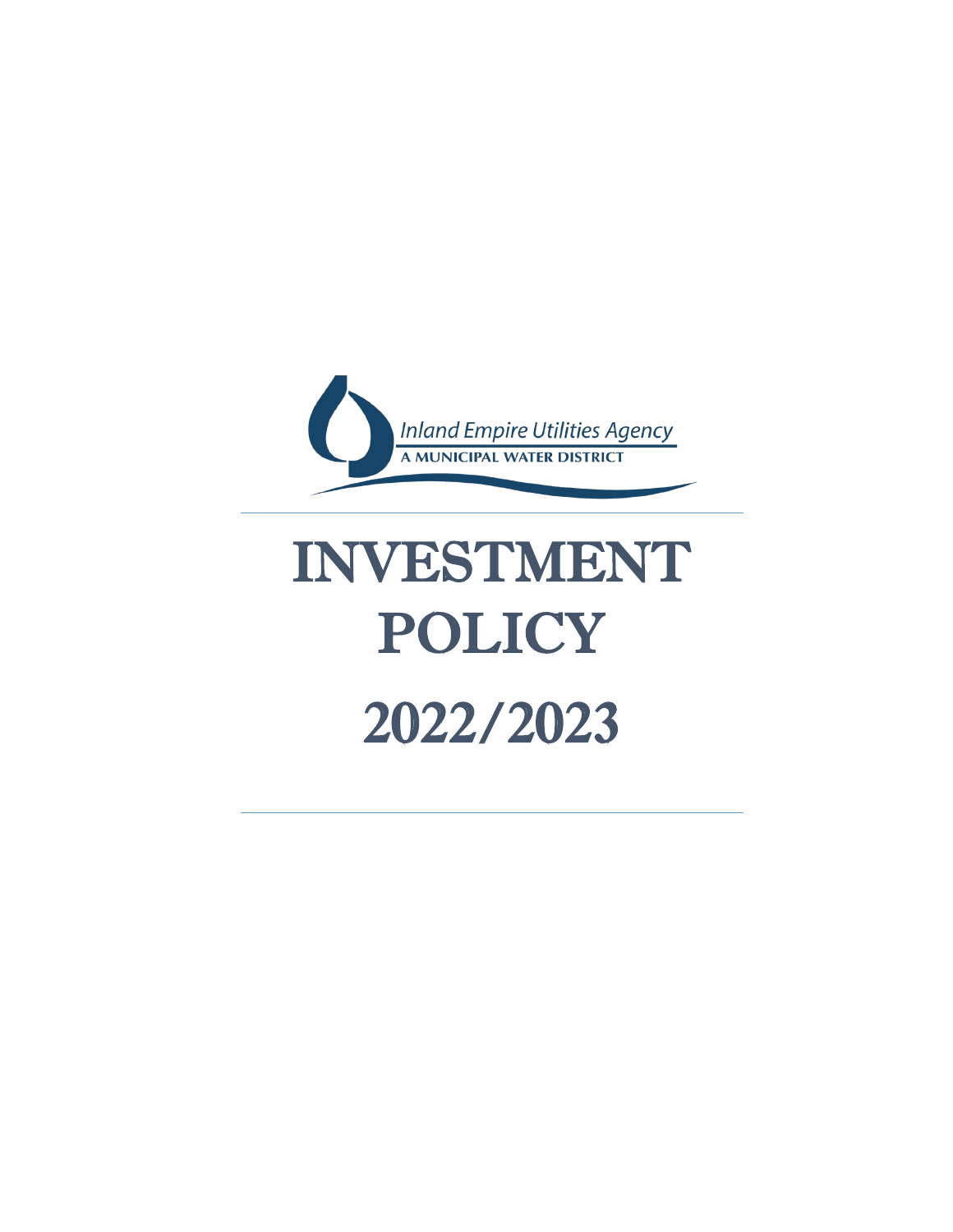## **RESOLUTION NO. 2022-4-8**

#### RESOLUTION OF THE BOARD OF DIRECTORS OF **INLAND EMPIRE UTILITIES** AGENCY\*. **SAN** BERNARDINO COUNTY, CALIFORNIA, APPROVING THE ANNUAL UPDATE OF THE AGENCY'S\* INVESTMENT **POLICY**

WHEREAS, a "Statement of Investment Policy" is rendered to the Board of Directors on an annual basis or whenever there are recommended changes, whichever occurs first:

WHEREAS, the Secretary/Treasurer, the General Manager or Assistant General Manager of the Inland Empire Utilities Agency (Agency), in accordance with Government Code Section 53646.(a)(2), shall annually prepare and submit a Statement of Investment Policy and such policy, and any changes thereto, shall be considered by the legislative body at a public meeting; and

WHEREAS, the existing policy has been reviewed and revised in order to provide for operational flexibility without sacrificing internal controls or increasing financial risk to the Agency.

NOW, THEREFORE, BE IT RESOLVED, by the Board of Directors that:

Section 1. The revisions, if any, to the Inland Empire Utilities Agency\* Investment Policy dated April 2022 are to be adopted.

Section 2. This resolution shall take effect from and after its date of adoption.

Section 3. Upon adoption of this resolution, Resolution No. 2021-4-2 is hereby rescinded in its entirety.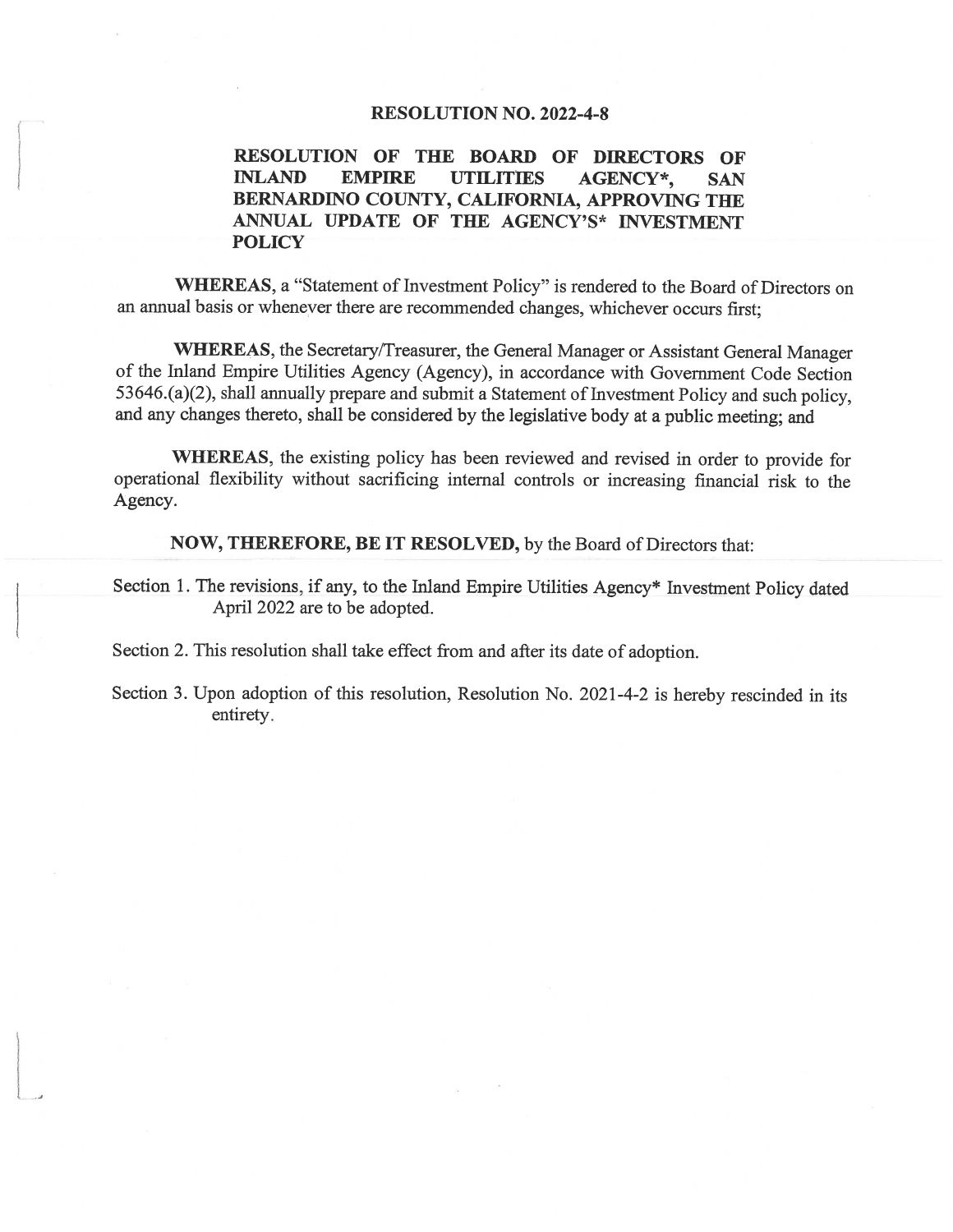Resolution No. 2022-4-8 Page 2 of 3

ADOPTED this 20<sup>th</sup> day of April 2022

ATTEST:

Steven J. Elie President of the Inland Empire Utilities Agency\* and of the Board of Directors thereof

Marco Tule Secretary/ Treasurer of the Inland Empire Utilities Agency\* and of the Board of Directors thereof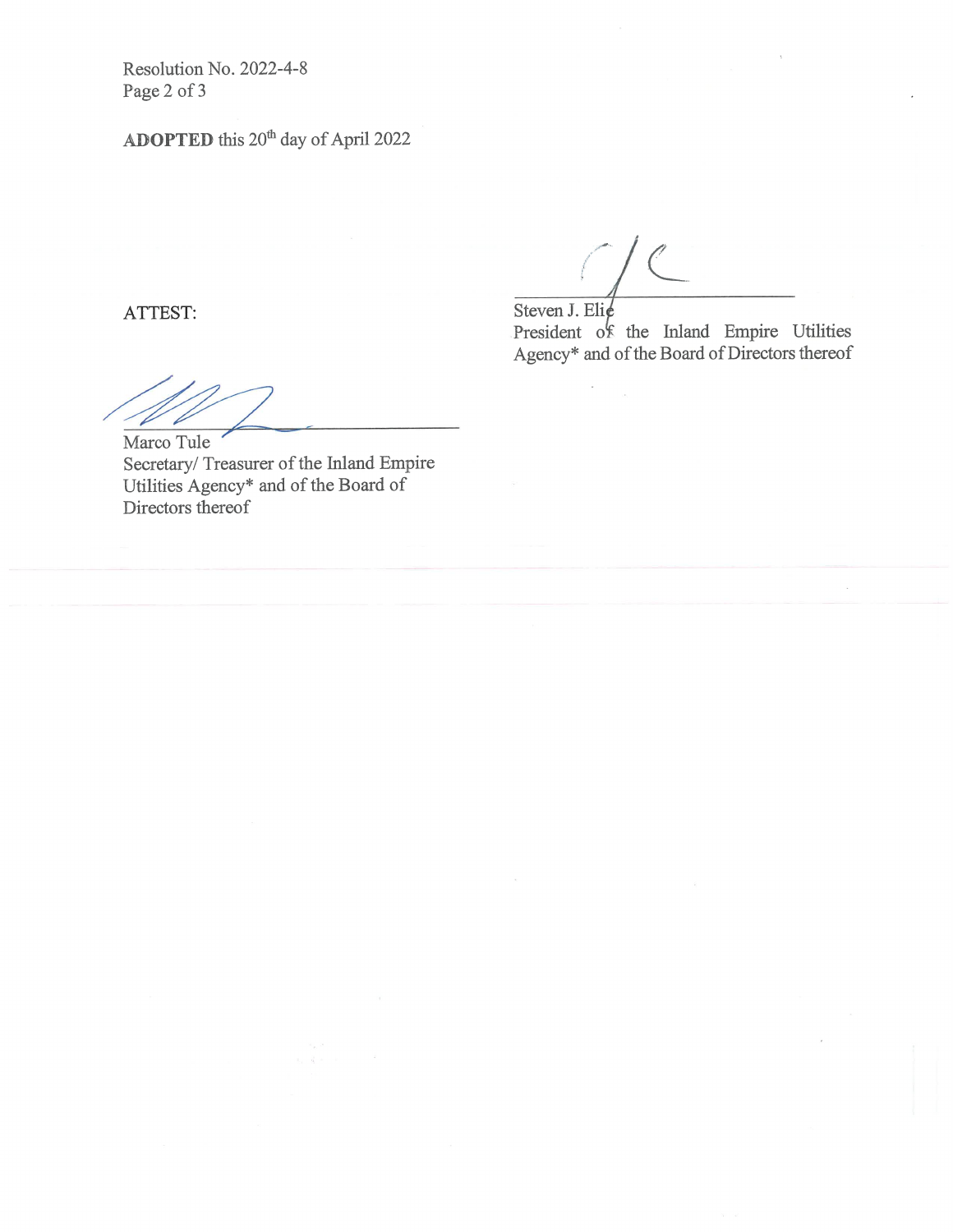Resolution No. 2022-4-8 Page 3 of 3

STATE OF CALIFORNIA

COUNTY OF SAN BERNARDINO

I, Marco Tule, Secretary/Treasurer of the Inland Empire Utilities Agency\*, DO HEREBY CERTIFY that the foregoing Resolution being No. 2022-4-8, was adopted at a regular Board Meeting on April 20<sup>th</sup>, 2022, of said Agency by the following vote:

 $\mathcal{L}$ )SS

λ

AYES: Camacho, Elie, Hall, Hofer, Tule

NOES: None

ABSTAIN: None

ABSENT: None

Marco Tule Secretary/Treasurer of the Inland Empire Utilities Agency\* and of the Board of Directors thereof

(SEAL)

The undersigned certifies that this is a true copy as on file in the permanent records of the Agency. This stamp must be in purple ink to constitute a certified copy. Inland Empire Utilities Agency' "A Manisipal Water Age

By Date

\* a Municipal Water District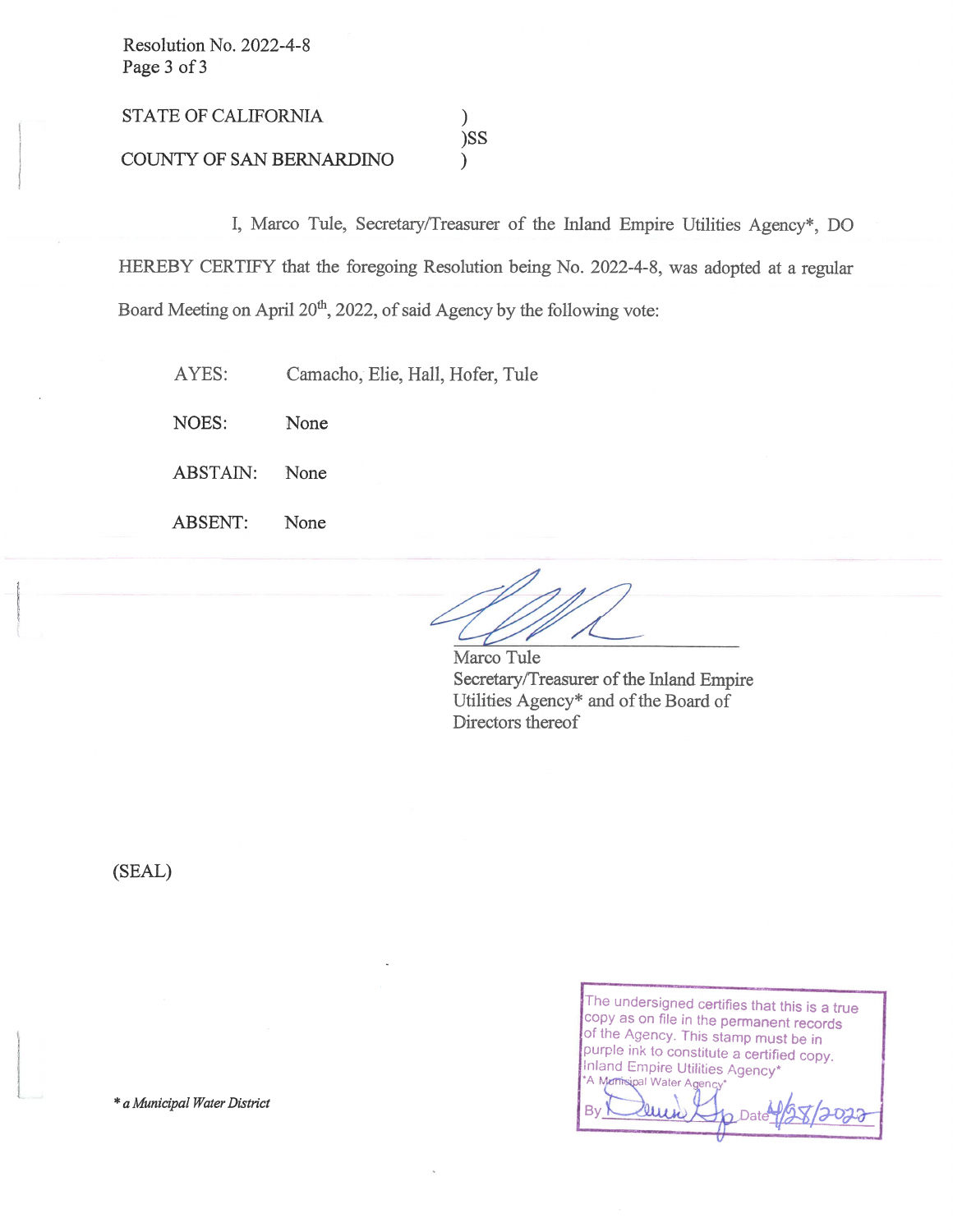# **INLAND EMPIRE UTILITIES AGENCY INVESTMENT POLICY TABLE OF CONTENTS**

| <b>Section</b> |                                                        | Page No.       |
|----------------|--------------------------------------------------------|----------------|
| 1.0            | Policy                                                 | $\mathbf{1}$   |
| 2.0            | Scope                                                  | 1              |
| 3.0            | Prudence                                               | $\overline{2}$ |
| 4.0            | Objectives                                             | $\overline{2}$ |
| 5.0            | Delegation of Authority                                | $\overline{2}$ |
| 6.0            | Ethics & Conflicts of Interest                         | 3              |
| 7.0            | <b>Authorized Financial Institutions &amp; Dealers</b> | 3              |
| 8.0            | Authorized & Suitable Investments                      | 3              |
| 9.0            | Authorized Investment for Bond Funds                   | 6              |
| 10.0           | Safekeeping & Custody                                  | 6              |
| 11.0           | Diversification                                        | 7              |
| 12.0           | <b>Trading of Securities</b>                           | 7              |
| 13.0           | <b>Maximum Maturities</b>                              | 7              |
| 14.0           | Portfolio Maturity Limitation                          | 7              |
| 15.0           | <b>Monitoring Credit Ratings</b>                       | 8              |
| 160            | Reporting                                              | 8              |
| 17.0           | <b>Internal Controls</b>                               | 8              |
| 18.0           | Performance Standards                                  | 8              |
| 19.0           | <b>Policy Review</b>                                   | 9              |
| 20.0           | <b>State Law</b>                                       | 9              |
| 21.0           | <b>Investment Policy Adoption</b>                      | 9              |
| Appendix       | Glossary of Cash Management Terms                      | 10             |
| Exhibit A      | List of Investment Advisor                             | 13             |
| Exhibit B      | List of Authorized Brokers                             | 14             |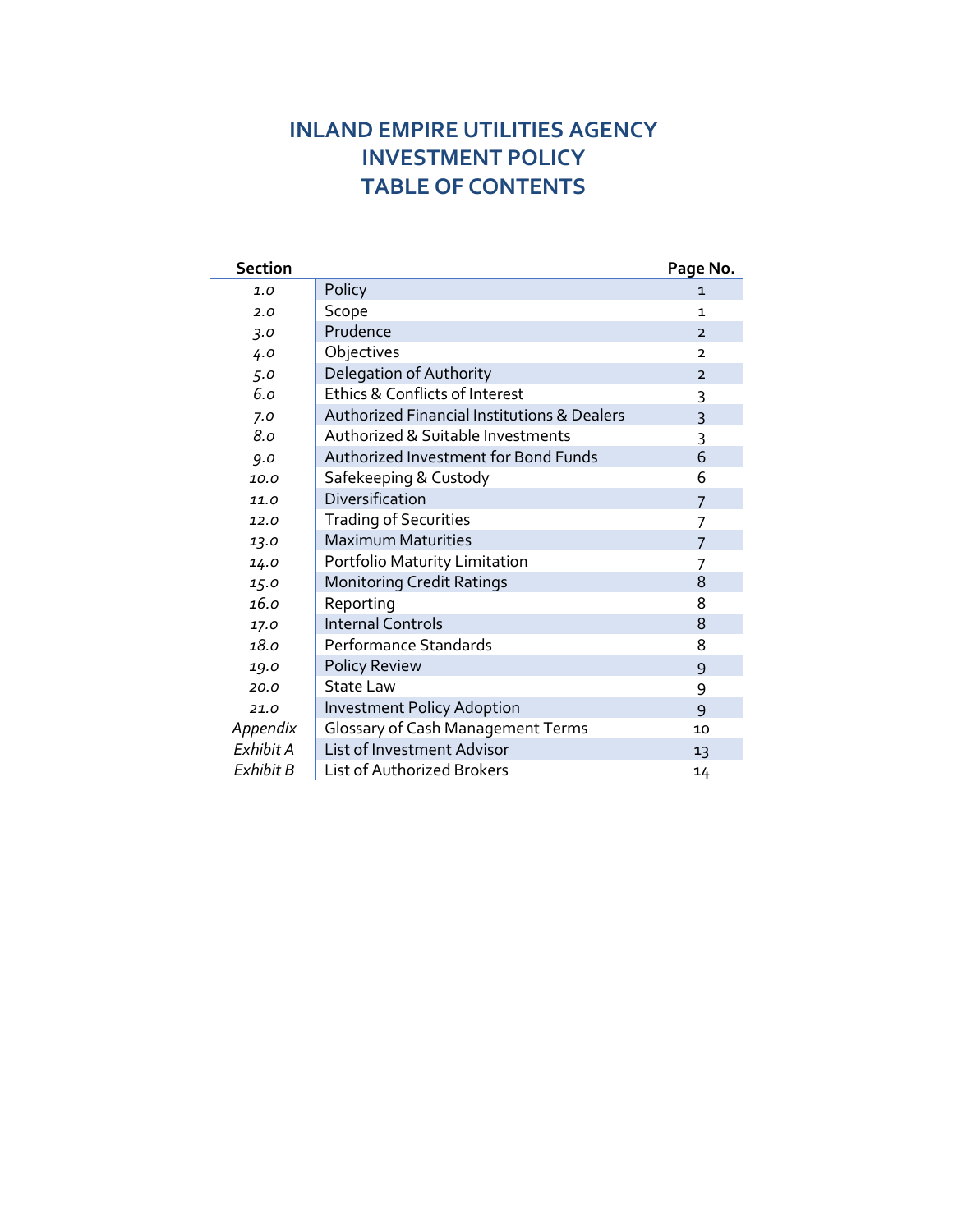# **INLAND EMPIRE UTILITIES AGENCY INVESTMENTPOLICY**

## **1.0 POLICY**

WHEREAS; The Legislature of the State of California has declared that the deposit and investment of public funds by local officials and local agencies is an issue of statewide concern (California Government Code (CGC) § 53600.6 and 53630.1 (CGC §53600.6 and §53630.1);

WHEREAS; the legislative body of a local agency may invest surplus monies, not required for the immediate necessities of the local agency, in accordance with the provisions of CGC §5922 and CGC §53601 et seq.; and

WHEREAS; Assistant General Manager (AGM) or the General Manager (GM) of the Inland Empire Utilities Agency (IEUA) shall annually, or whenever there are recommended changes, whichever occurs first, prepare and submit a statement of investment policy and such policy, and any changes thereto, shall be considered by the legislative body at a public meeting (CGC §53646[a]).

NOW, THEREFORE, BE IT RESOLVED that the policy of IEUA is to invest funds in a manner which will provide: (i) the maximum security; (ii) the funds necessary to meet the daily cash flow demands of the IEUA; and (iii) the highest investment return while conforming to all statutes governing the investment of IEUA funds within the constraints of this Investment Policy.

## **2.0 SCOPE**

This Investment Policy applies to all surplus monies of IEUA, as defined below.

*Surplus Monies* are defined, for the Investment Policy, as all funds of the IEUA except:

- Monies held in Deferred Compensation Accounts
- Monies held in Capital Capacity Reimbursement Accounts
- Bond funds pursuant to bond documents

## *Pooling of funds*

Except for cash in certain restricted and special funds, IEUA will consolidate cash and reserve balances from all funds to maximize investments earnings and to increase efficiencies with regards to investment pricing, safekeeping and administration. Investment income will be allocated to the various funds based on their respective participation and in accordance with generally accepted accounting principles.

## **3.0 PRUDENCE**

The standard of prudence to be used by designated investment signatories shall be the "prudent investor" standard (CGC §53600.3) and shall be applied in the context of managing an overall portfolio. Investments shall be made with care, skill, prudence, and diligence under the circumstances then prevailing, including, but not limited to, the general economic conditions and the anticipated needs of IEUA, that a prudent person acting in a like capacity and familiarity with those matters would use in the conduct of funds of a like character and with like aims, to safeguard the principal and maintain the liquidity needs of the agency.

Designated investment signatories, acting in accordance with written procedures, this Investment Policy,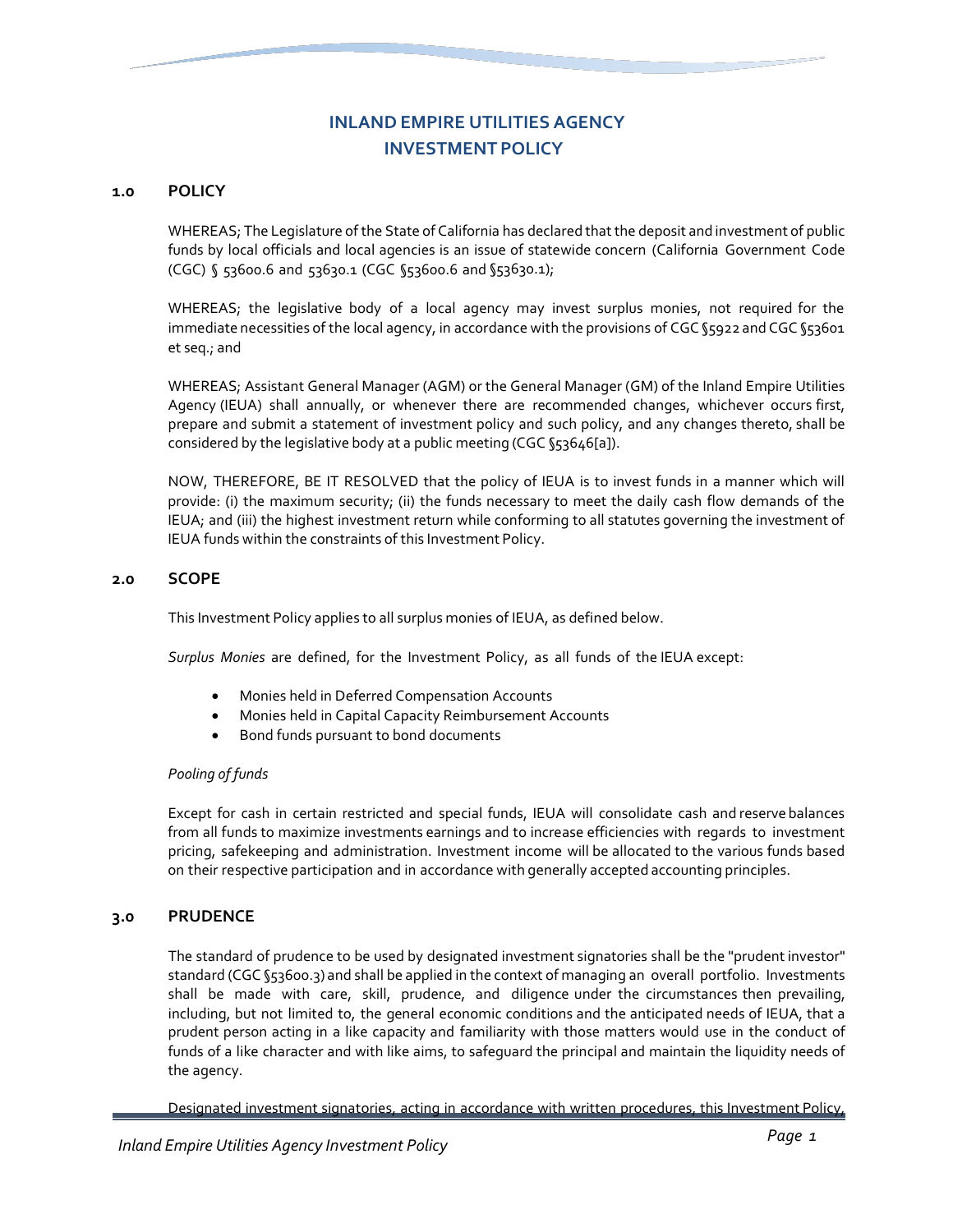and exercising due diligence shall be relieved of personal responsibility for an individual security's credit risk or market price changes, provided deviations from expectations are reported in a timely fashion and appropriate action is taken to control adverse developments.

## **4.0 OBJECTIVES**

As specified in CGC §53600.5, when investing, reinvesting, purchasing, acquiring, exchanging, selling, and managing public funds; the primary objectives, in priority order, of the investment activities shall be:

- **A.** *Safety:* Safety of principal is the foremost objective of the investment program. Investments made by IEUA shall be undertaken in a manner that seeks to ensure the preservation of capital in the overall portfolio. To attain this objective, diversification is required to prevent any potential loss on any individual security or depository from exceeding the income generated from the remainder of the portfolio.
- **B.** *Liquidity:* The investment portfolio will remain sufficiently liquid to enable IEUA to meet all operating requirementswhich might be reasonably anticipated.
- **C.** *Return on Investments:* The investment portfolio shall be designed with the objective of attaining a market rate of return throughout budgetary and economic cycles, considering the investment risk constraints and the cash flow characteristics of the portfolio. Return on investment is of secondary importance compared to the safety and liquidity objectives described above. The core of investments is limited to relatively low-risk securities in anticipation of earning a fair return relative to the risk being assumed.

## **5.0 DELEGATION OF AUTHORITY**

Authority to manage the investment program is derived from CGC §53600, et seq. Management's responsibility for the investment program is hereby delegated for a one-year period by the Board of Directors, to the Assistant General Manager (AGM) or the General Manager (GM) who shall thereafter assume full responsibility for those transactions until the delegation of authority is revoked by the Board of Directors. Subject to review, the Board of Directors may renew the delegation of authority each year. The AGM or the GM shall establish written procedures for the operation of the investment program consistent with this Investment Policy. Procedures should include reference to safekeeping, wire transfer agreements, collateral/depository agreements and banking services contracts, as appropriate. Such procedures shall include explicit delegation of authority to persons/positions responsible for investment transactions. No person may engage in an investment transaction except as provided under the terms of this Investment Policy and the procedures established by the AGM or the GM. The AGM or GM shall be responsible for all transactions undertaken and shall establish a system of controls to regulate the activities of subordinates.

The AGM and/or GM may engage the services of one or more external investment advisors to assist in the management of the IEUA's investment portfolio in a manner consistent with this Investment Policy and the Agency's investment objectives and any written directions provided by the AGM or GM. Furthermore, the advisors may not take possession of IEUA's cash or securities. Such investment advisors must be registered under the Investment Advisers Act of 1940.

## **6.0 ETHICS AND CONFLICTSOF INTEREST**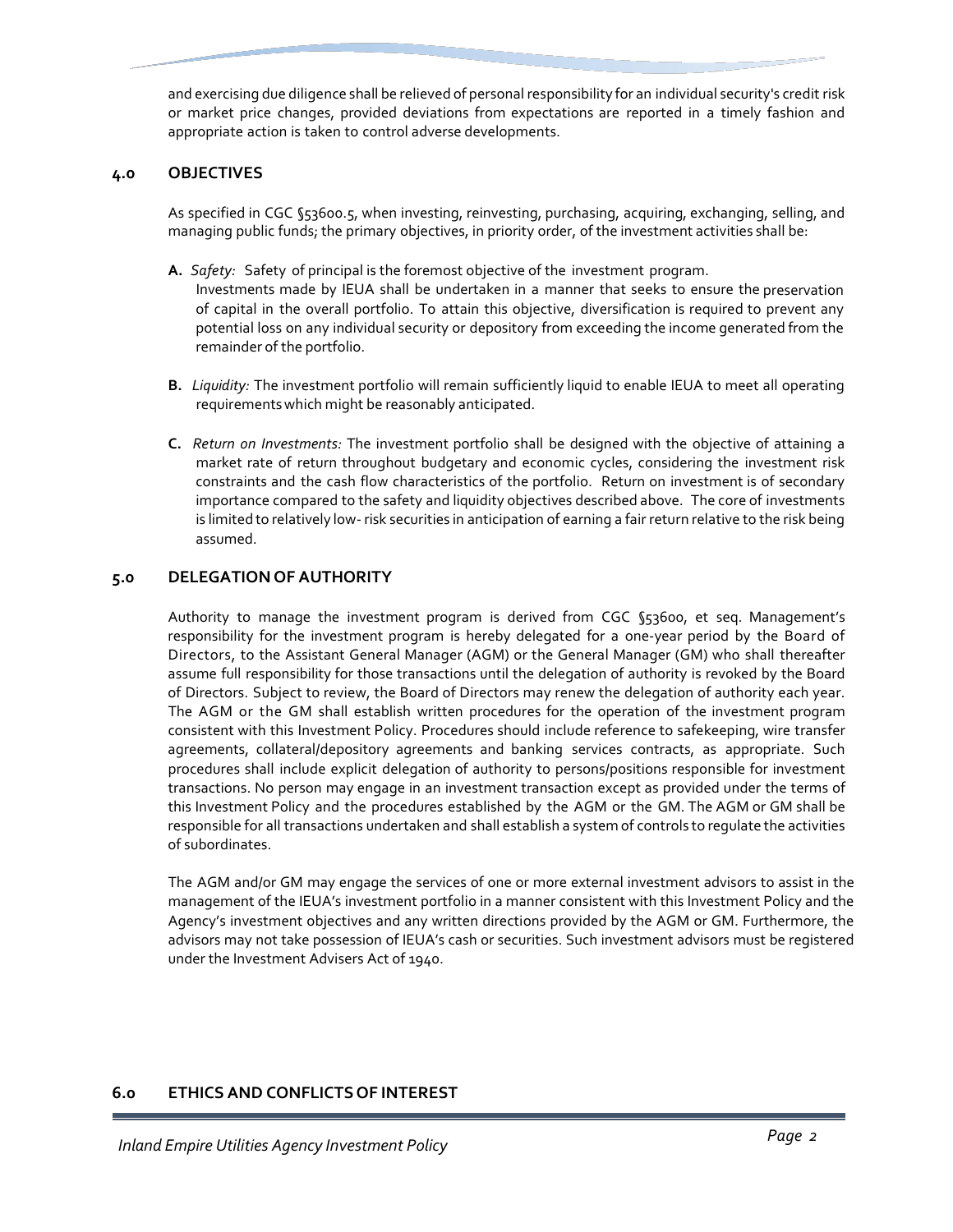Officers and employees and financial advisors involved in the placement of investments shall refrain from personal business activity that could conflict with the proper execution of the investment program, or which could impair their ability to make impartial investment decisions.

## **7.0 AUTHORIZEDFINANCIAL INSTITUTIONS, BROKERS AND DEALERS**

If IEUA plans to initiate investment transactions on its own behalf, excluding bank deposits and investments made directly with an issuer, the AGM or the GM shall maintain a list of approved and authorized financial institutions selected based on creditworthiness, financial strength, experience, and capitalization.

In selecting the *financial institutions* for the deposit or investment of IEUA funds, the AGM or the GM's consideration shall include the depository's latest equity/asset ratio data and continue to monitor the financial institutions' credit characteristics and financial history throughout the period during which IEUA funds are deposited or invested.

The minimum qualifications for Agency approved depository/financial institutions include: (i) that they must be at least three (3) years old; have total assets in excess of ten (\$10) billion dollars; a core capital/asset ratio of 5 percent or better; or (ii) have total assets in excess of five hundred million dollars (\$500,000,000); and a core capital/asset ratio of 6 percent or better.

For the services of *banks, savings banks, and savings and loan associations,* depository agreements shall be prepared by the AGM or the GM and authorized representatives of the respective financial institutions for consideration and execution by the Board of Directors.

If IEUA plans to initiate investment transactions on its own behalf, for *broker/dealer* services utilized to invest in government securities and other investments, the AGM or the GM is designated to select only brokers/dealers who are licensed and in good standing with the California Department of Securities (CDS), the Securities and Exchange Commission (SEC), the Financial Industry Regulatory Authority (FINRA), or other applicable self-regulatory organizations. A periodic review of authorized brokers/dealers is essential to serve the IEUA's investment needs.

If IEUA has contracted with an investment advisor to provide investment services, the investment advisor may use their own list of approved issuers, *brokers/dealers and financial institution* to conduct transaction on the IEUA's behalf.

## **8.0 AUTHORIZEDAND SUITABLE INVESTMENTS**

IEUA's investments are governed by Government Code. Within the investments permitted by the Government Code, IEUA seeks to further restrict eligible investments to the investments listed below. In the event an apparent discrepancy is found between this investment policy and the Government Code, the more restrictive parameters will take precedence. Percentage holding limits listed in this section apply at the date an investment is purchased. Credit ratings, as shown, specify the minimum credit rating category required at the point of purchase.

- **A**. United States Treasury notes, bonds, bills, or certificates of indebtedness, or those for which the full faith and credit of the United States are pledged for the payment of principal and interest.
- **B.** Federal agency or United States government-sponsored enterprise obligations , participations, or other instruments, including those issued by or fully guaranteed as to principal and interest by federal agencies or United States government-sponsored enterprises.
- **C.** State Municipal Securities Registered treasury notes or bonds issued by any of the 50 United States, including bonds payable solely out of the revenues from a revenue-producing property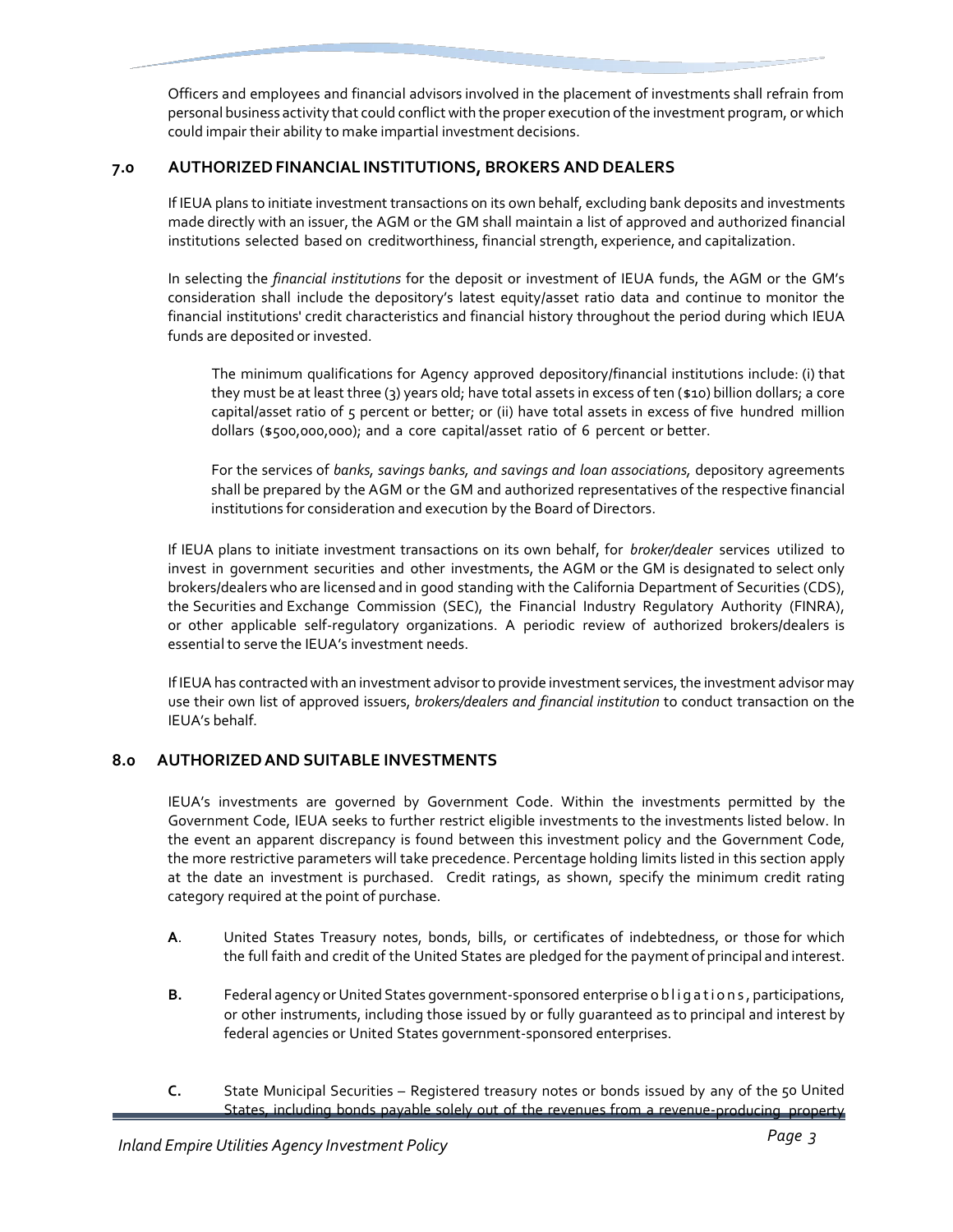owned, controlled or operated by a state or by a department, board, agency, or authority of any of the 50 states. Securities eligible for investment under this paragraph shall be rated in a rating category of"A" or its equivalent or better by a Nationally Recognized Statistical Rating Organization (NRSRO). Short-term municipal securities eligible for investment shall be rated at or above the following credit agencies investment grade ratings; Sp-1 by Standard & Poor's, F-1 by Fitch, and MIG-1 by Moody's. These ratings for short term municipal securities signify the issuer's strong capacity to pay principal and interest. Not more than 10 percent of IEUA's funds shall be invested in state and local municipal securities.

- **D.** California Local Agency Municipal Securities Bonds, notes, warrants or other evidence of indebtednessof a local agency or municipality locatedwithin the State of California, including debt securities issued by the IEUA. Given potential issues with arbitrage regulations, IEUA's legal counsel shall review any potential purchase of IEUA's own debt before the purchase. Securities eligible for investment under this paragraph shall be rated in a rating category of "A" or its equivalent or better by a NRSRO.
- **E.** Bank deposits, including demand deposit accounts, savings account, and market rate accounts, time deposits, and certificates of deposit in financial institutions located in California. Bank deposits are required to be collateralized as specified under Government Code § 53630 et. seq. Agreements allowing for the waiver of the collateral requirement for that amount of deposit covered by the Federal Deposit Insurance Corporation may be implemented provided the remainder of the deposit is secured by collateral as required by the Government Code.
- **F.** Negotiable Certificates of Deposit. Negotiable certificates of deposit (NCD) issued by a nationally or state-chartered bank, a savings association or a federal association (as defined by Section 5102 of the Financial Code), a state or federal credit union, or by a federally licensed or state-licensed branch of a foreign bank. Purchases are limited to securities rated in a rating category of "A" (longterm) and/or "A-1" (short-term) or their equivalents or better by a NRSRO. NCD for which the full amount of the principal and the interest that may be accrued during the maximum term of each certificate is insured by federal deposit insurance are exempt from the rating requirements. A maximum of 30 percent of the portfolio may be invested in this category. The maximum investment maturity will be restricted to five years**.**
- **G.** Placement Service Deposits (PSD). Funds may be placed with a private sector entity that assists in the placement of deposit with eligible financial institutions located in the United States (CGC § 53601.8). The full amount of the principal and the interest that may be accrued during the maximum term of each PSD shall always be insured by federal deposit insurance. The maximum portfolio exposure to Placement Service Deposits is limited to 30 percent. The maximum investment maturity will be restricted to five years.
- **H.** Commercial paper of "prime" quality of the highest ranking or of the highest letter and number rating as provided for by a NRSRO. The entity that issues the commercial paper shall meet all the following conditions in either paragraph  $(1)$  or paragraph  $(2)$ :

(1) The entity meets the following criteria:

- (a) Is organized and operating in the United States as a general corporation; (b) Has total assets more than five hundred million dollars (\$500,000,000);
- (c) Has debt other than commercial paper, if any, that is rated in category of "A" or its equivalent or better by a NRSRO.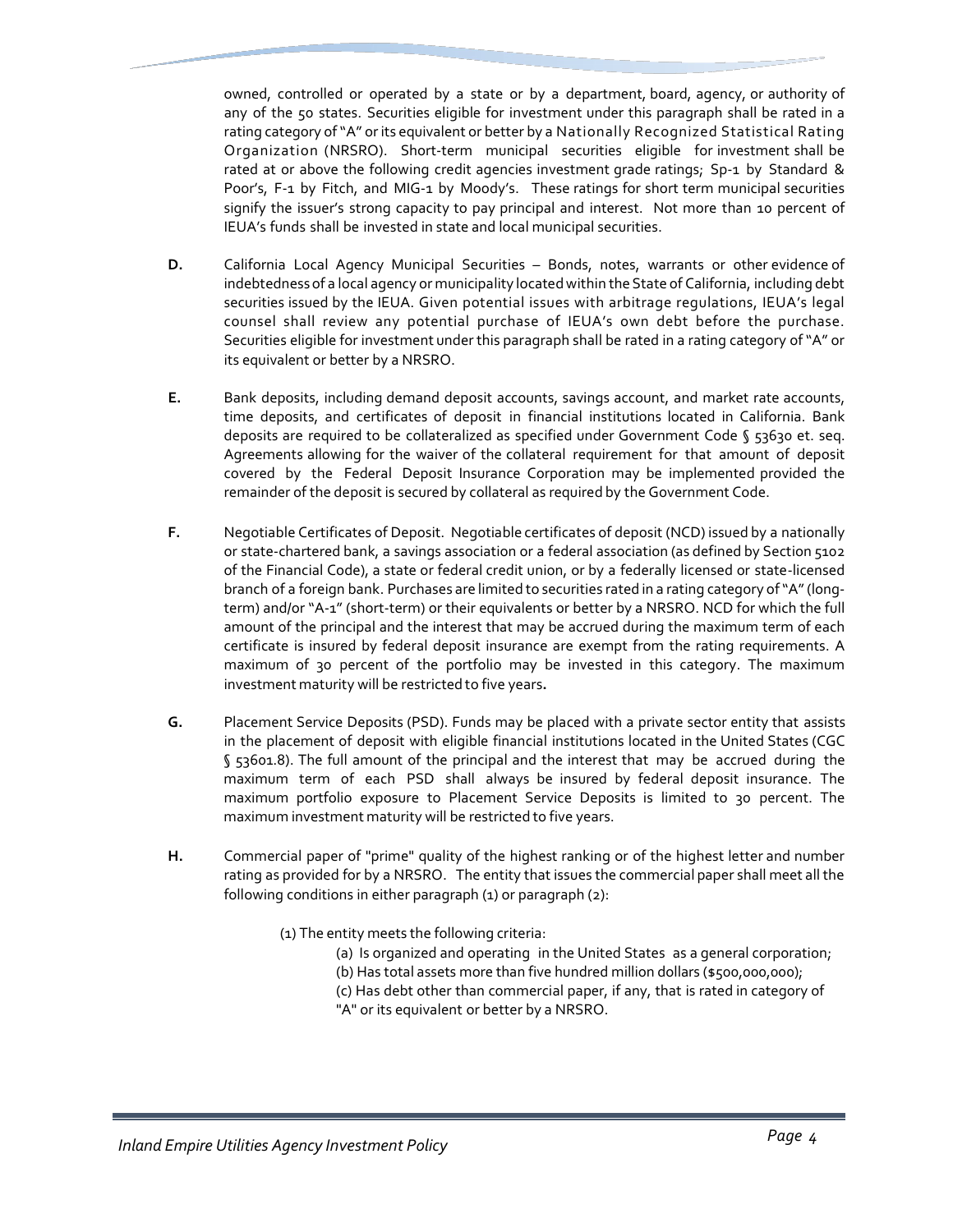(2) The entity meets the following criteria:

(a) Is organized within the United States as a special purpose corporation, trust, or limited liability company;

(b) Has program wide credit enhancements including, but not limited to, over collateralization, letters of credit, or surety bond;

(c) Has commercial paper that is rated in a rating category of "A-1" or better, or the equivalent, by a NRSRO.

Eligible commercial paper shall have a maximum maturity of 270 days or less. A maximum of 25 percent of the portfolio may be invested in this category.

- **I.** Local Agency Investment Fund (LAIF) investment pool is a voluntary program created by statute as an investment alternative for California's local governments and special districts and is under the administration of the State Governor of California. All securities purchased by LAIF are under the authority of Government Code §16429 and §16480.4. As part of the Pooled Money Investment Account (PMIA), LAIF has oversight by the Pooled Money Investment Board (PMIB), and an in- house Investment Committee. LAIF also has oversight by the Local Agency Investment Advisory Board and is audited by the Bureau of State Audits on an annual basis. Investment in California LAIF cannot exceed the maximum deposit per agency limit as set by the Local Agency Investment Fund.
- **J**. Local Government Investment Pools (LGIP). Shares of beneficial interest issued by a joint powers authority organized pursuant to Government Code § 6509.7. To be eligible for purchase, the pool must meet the requirements of CGC § 53601(p).

Whenever the IEUA has any funds invested in a LGIP, the AGM or the GM shall maintain on file a copy of the pools' currentinformation statementto be reviewed on a periodic basis. Investment in LGIPs cannot exceed the maximum deposit limit as set by each LGIP.

- **K.** Money Market Funds Investing solely in U.S. Treasury securities and U.S. Government Agency securities, and repurchase agreements relating to the above obligations. To be eligible, these Money Market Funds must have met either of the following criteria: (A) Attained the highest ranking or the highest letter and numerical rating provided by not less than two NRSROs. (B) Retained an investment advisor with not less than five years of experience and registered or exempt from registration with the SEC, with assets under management more than five hundred million dollars (\$500,000,000). No more than 20 percent of the portfolio may be invested in Money Market Funds with no more than 10 percent invested in any one money market mutual fund.
- **L.** Repurchase Agreements IEUA may invest in repurchase agreements with banks and dealers with which IEUA has entered into a master repurchase agreement which specifies terms and conditions of repurchase agreements.
	- 1) Transactions shall be limited to the primary dealers and banking institutions rated in a rating category of "A" or its equivalent or better by a NRSRO, or with a financially stable banking institution which the Agency has a substantial banking relationship. The maturity of repurchase agreements shall not exceed 90 days. The market value of securities used as collateral for repurchase agreements shall be monitored daily by the AGM or GM and will not be allowed to fall below 102 percent of the value of the repurchase agreement plus the value of collateral more than the value of the repurchase agreement.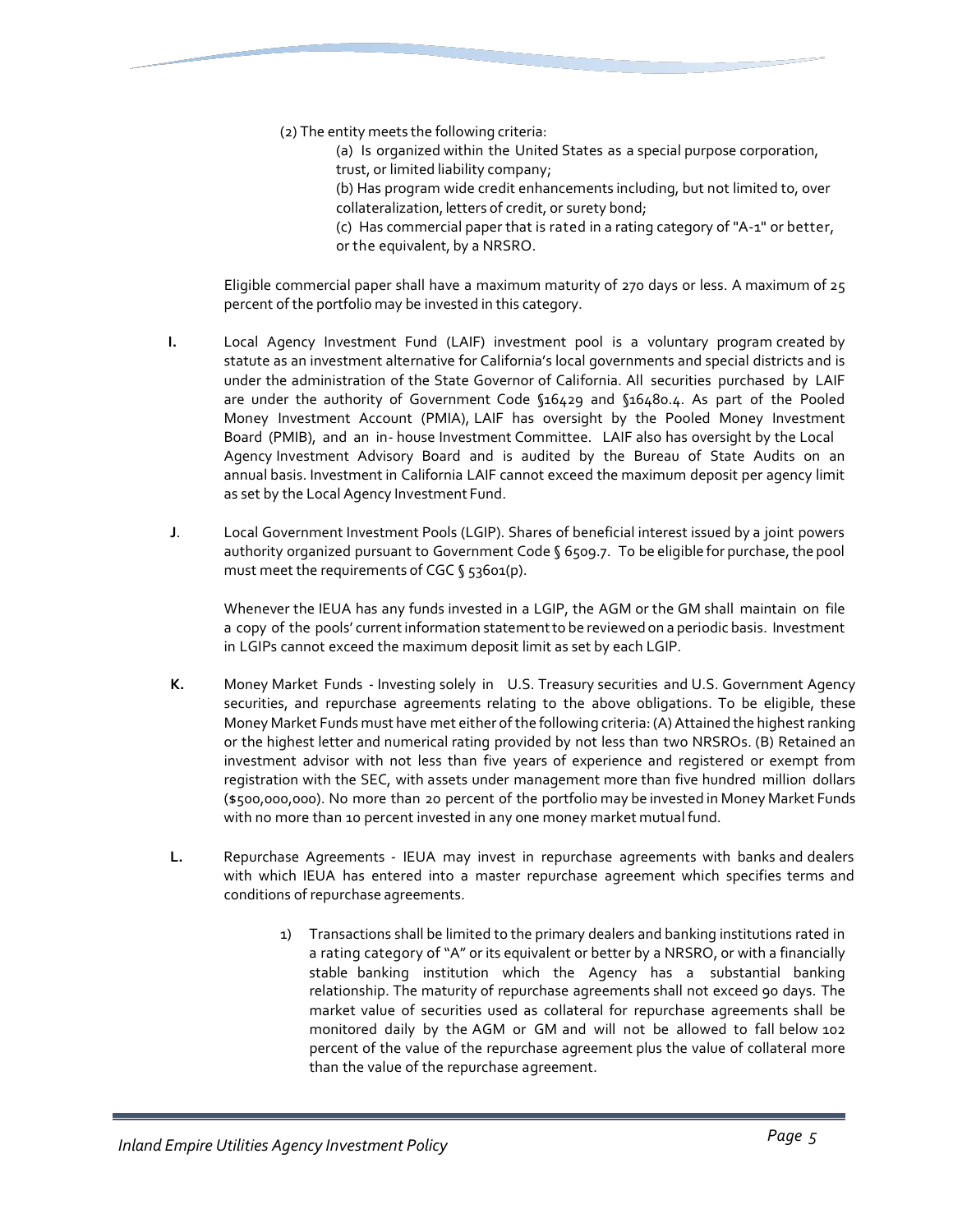To conform with the Federal Bankruptcy Code which provides for the liquidation of securities held as collateral for repurchase agreements, the only securities acceptable as collateral shall be securities that are direct obligations of, or that are fully guaranteed as to principal and interest by the United States or any agency of the United States.

- 2) Not more than 40 percent of the portfolio may be invested in repurchase agreements and a security interest satisfactory to IEUA shall always be maintained in the securities subject to a repurchase agreement.
- **M.** Medium Term Notes (MTN): MTNs defined as all corporate and depository institution debt securities with a maximum remaining maturity of five years or less, issued by corporations organized and operating within the United States or by depository institutions licensed by the United States or any state and operating within the United States. Purchases in this category shall not exceed 30 percent of the portfolio and must be rated in a rating category of "A" or its equivalent, or better by a NRSRO.
- **N.** U.S. Instrumentalities (Supranational). United States dollar denominated senior unsecured unsubordinated obligations issued or unconditionally guaranteed by the International Bank for Reconstruction and Development, International Finance Corporation, or Inter-American Development Bank, with a maximum remaining maturity of five years or less, and eligible for purchase and sale within the United States. Purchases are limited to securities that are rated in a rating category of "AA" or its equivalent or better by a NRSRO. A maximum of 20 percent of the portfolio may be invested in United States Instrumentalities.

**Ineligible Investments:** Investments not described herein, including but not limited to, reverse repurchase agreements and common stocks are prohibited from use in this portfolio. This Investment Policy further specifically disallows investments in inverse floaters, range notes, or interest only strips that are derived from a pool of mortgages, or any security that could result in zero interest accrual if held to maturity. IEUA may invest in securities issued by, or backed by, the United States government that could result in zero- or negative-interest accrual if held to maturity, in the event of, and for the duration of, a period of negative market interest rates. IEUA may hold these instruments until their maturity dates.

## **9.0 AUTHORIZEDINVESTMENTS FOR BONDPROCEEDS**

Bond proceeds shall be invested in the securities permitted pursuant to Board approved bond documents. If the bond documents are silent as to the permitted investments, bond proceeds will be invested in the securities permitted by this policy. Notwithstanding the other provisions of this Investment Policy, the dollar portfolio, percentage, and term limitations listed elsewhere in the Investment Policy do not apply to bond proceeds. In addition to the securities listed in Section 8.0 above, bond proceeds may be invested in a structured investment product if approved by the AGM or GM.

## **10.0 SAFEKEEPING AND CUSTODY**

As required by CGC §53601 all security transactions entered by IEUA shall be conducted on Delivery versus Payment basis. Delivery versus Payment or DVP basis means all securities purchased or acquired shall be delivered to IEUA by book entry, physical delivery, or third-party custodial agreement. Investments in the state pool, local government investment pools, or money market funds are undeliverable, and therefore, not subject to the delivery or third-party safe keeping requirements.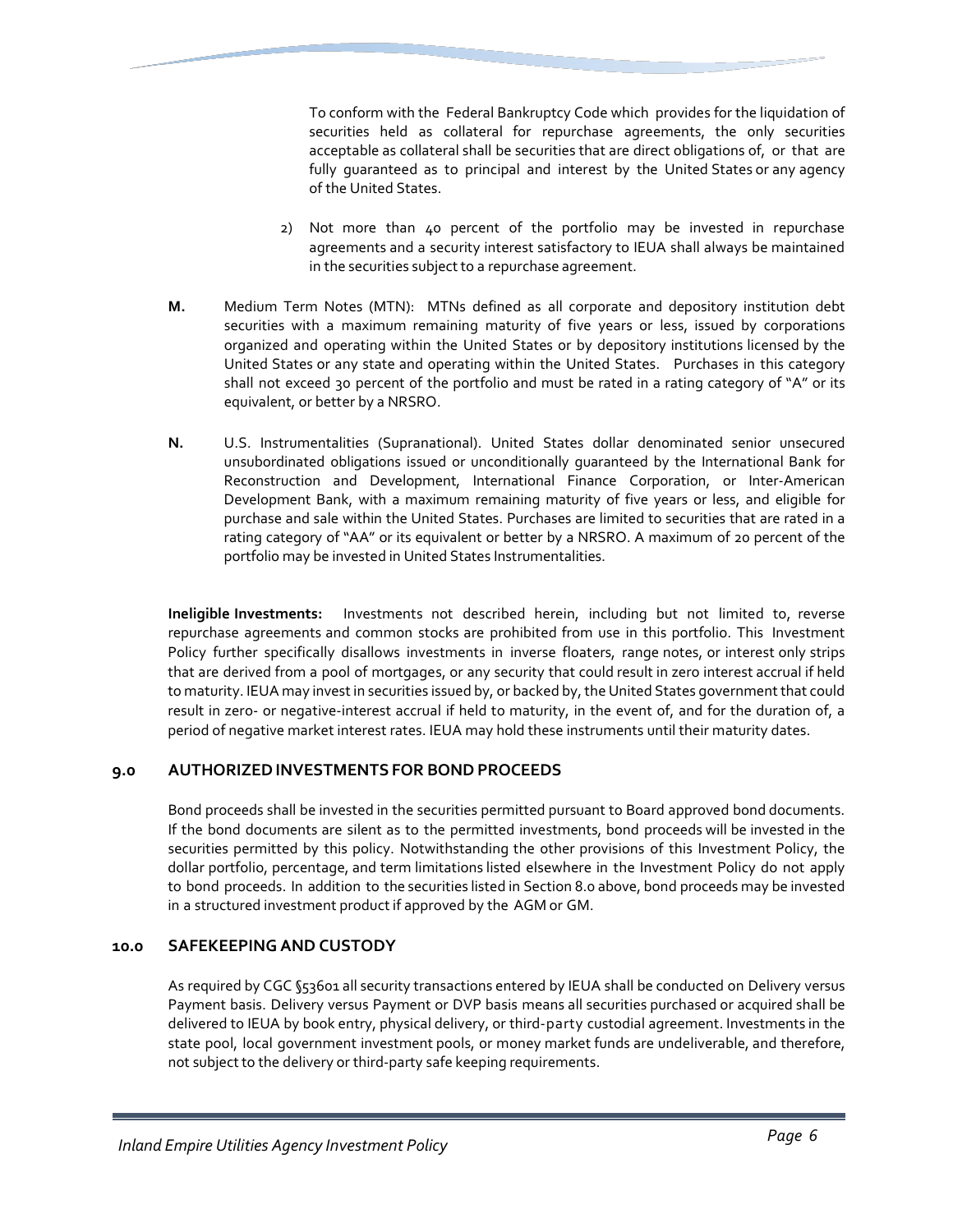## **11.0 DIVERSIFICATION**

The Board of Directors recognize that investment risks can result from issuer defaults, market price changes, or various technical complications leading to temporary illiquidity. Portfolio diversification is employed to minimize these risks. Investment signatories are expected to display prudence in the selection and/or approval of securities, to minimize the risks present in the investment portfolio. No individual investment transaction shall be undertaken which jeopardizes the total capital position of the overall portfolio. To promote diversification, no more than 5 percent of the portfolio may be invested in the securities of any one issuer, regardless of security type; except for U.S. Treasuries, federal agencies, supranational, and pooled investments such as LAIF, money market funds, and local government investment pools.

The Board of Directors acknowledges that from time to time certain situations may arise during which strict adherence to an inflexible investment policy may be overly restrictive. On a case by case basis, the Board of Directors may consider any pertinent information of such situations and may, by minute action, modify or waive, within the constraints of CGC §53601 et seq., any of the provisions and/or restrictions of this Investment Policy.

The AGM or the GM shall periodically establish diversification guidelines, within the context of this policy, and strategies to control any risks of default, market price changes, and illiquidity.

## **12.0 TRADING OF SECURITIES**

A trade is the movement from one security to another and may be done for a variety of reasons, such as to increase yield, lengthen or shorten maturities, to take a profit, or to increase investment quality. The purchase and sale transaction and the sale transaction must each be recorded separately and any losses or gains on the sale must be recorded.

The AGM or the GM may obtain competitive bids from at least two brokers or financial institutions on all purchases based on investment analysis recommended by staff about the investment policy guidelines. Competitive bids can be also obtained by other communication channels when necessary.

If the Agency has contracted with an investment advisor to provide investment service, the trading of the funds managed by the investment advisor will be performed by the investment advisor based on their established policies and procedure to evaluate and monitor the firms' credit worthiness, as well as their ability to perform the duties necessary for efficient trade execution. All trading activity conducted by the investment advisor shall be made in accordance with this Investment Policy and any written directions provided by the AGM and/or GM .

## **13.0 MAXIMUM MATURITIES**

Where no maturity limit is stated for an investment under Section 8.0, no investment shall be made in any security that at the time of the investment, has a remaining term to maturity of more than five years unless the Board of Directors has granted express authority to make that investment either specifically or as part of a previous investment program, no less than three (3) months prior to the investment. Any investment currently held at the time the investment policy is adopted which does not meet the new policy guidelines will be held until maturity and shall be exempt from the current policy. At the time of the investment's maturity or liquidation such funds shall be reinvested only as provided in the most current policy.

## **14.0 PORTFOLIO MATURITY LIMITATION**

The weighted average maturity of the entire portfolio shall not exceed three (3) years.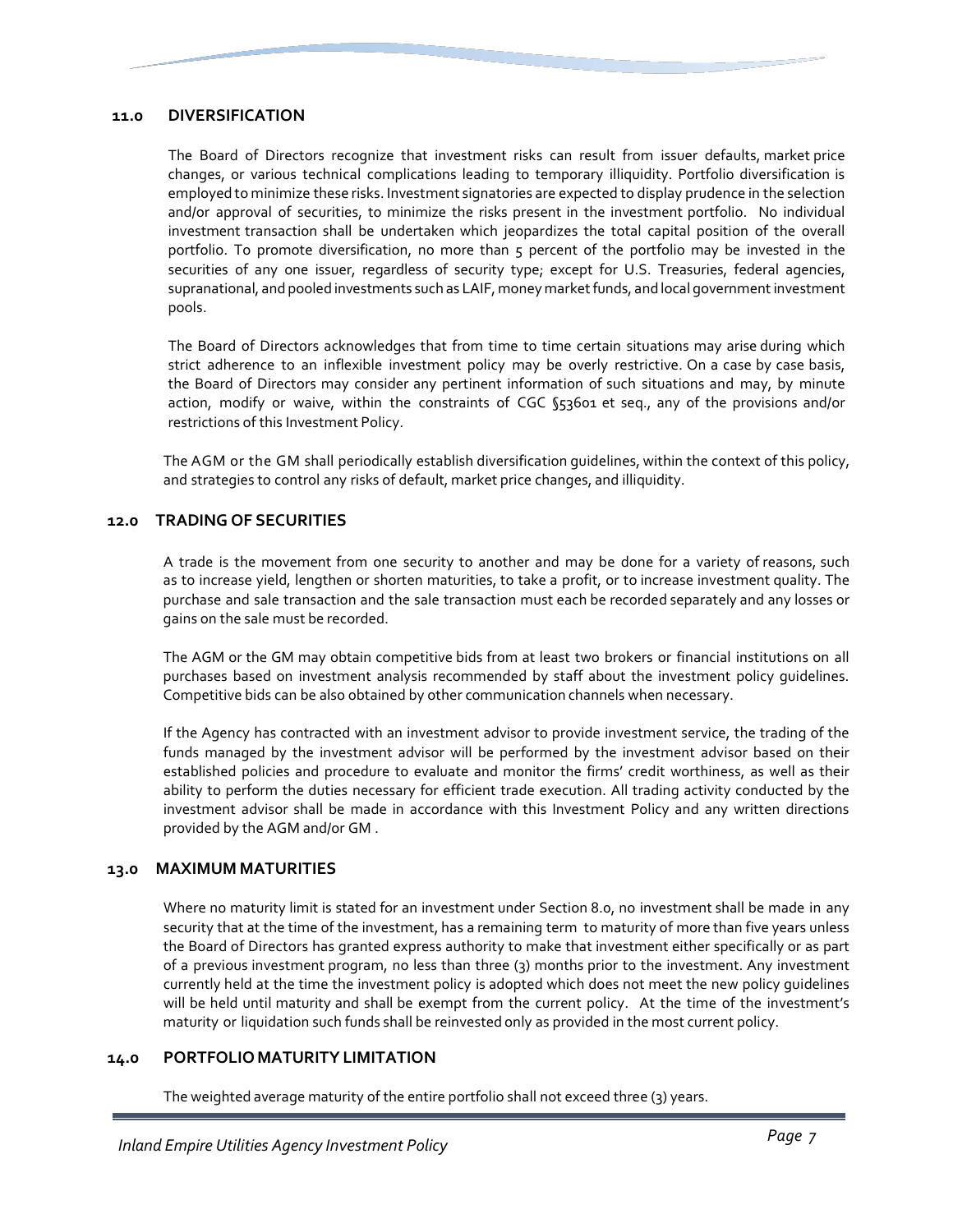## **15.0 MONITORING CREDIT RATINGS**

The AGM or the GM or the investment advisor shall monitor the ratings of all investments in their portfolios on a continuous basis. If an existing investment's rating drops below the minimum credit rating required for new investments made pursuant to this Investment Policy, the AGM or the GM shall make a written recommendation to the Board as to whether this security should be held or sold prior to maturity.

## **16.0 REPORTING**

The AGM or the GM shall submit to each member of the Board of Directors a monthly investment report. This report will include the elements of the quarterly report as recommended by CGC §53646, to include:

- a. Type of investment
- b. Name of institution
- c. Date of maturity
- d. Amount of deposit or cost of the security and the par value
- e. Current market value of all securities
- f. Rate of interest/earnings (yield)
- g. A monthly list of transactions

CGC  $\S$ 53646(b)(2), (3) recommends that the investment report must include a statement that (i) all investment actions executed since the last investment report have been made in full compliance with the Investment Policy or a Board of Directors' minute action (wavier) and, that (ii) IEUA will meet its expenditure obligations for the next six months. The AGM or the GM shall maintain a complete and timely record of all investment transactions in support of the above statement.

## **17.0 INTERNAL CONTROLS**

The AGM or the GM is responsible for establishing and maintaining a control structure designed to ensure that the assets of the IEUA are protected from loss, theft, or misuse. The internal control structure shall be designed to provide reasonable assurance that these objectives are met. The concept of reasonable assurance recognizes that (1) the cost of a control should not exceed the benefits likely to be derived and (2) the valuation and benefits require estimates and judgments by management.

An annual independent review, or as needed to address recommended changes, by an external auditor to assure compliance with policies and procedures will be performed as part of the IEUA's annual audit.

## **18.0 PERFORMANCE STANDARDS**

The investment portfolio shall be designed with the objective of obtaining a market rate of return throughout budgetary and economic cycles, commensurate with the investment risk constraints and the cash flow needs. To determine whether market rate of return is being achieved, the AGM or the GM shall identify comparable benchmark(s) to the portfolio investment duration, (e.g., 90-day US Treasury Bill, 6 month US Treasury Bill, average LAIF yield rate).

If the Agency has contracted with an investment advisor to provide investment service, the investment performance of the managed funds shall be evaluated and compared to an appropriate benchmark to assess the success of the investment program relative to IEUA's safety, liquidity, return objectives. This comparative analysis is included in the investment report presented to the Board of Directors quarterly.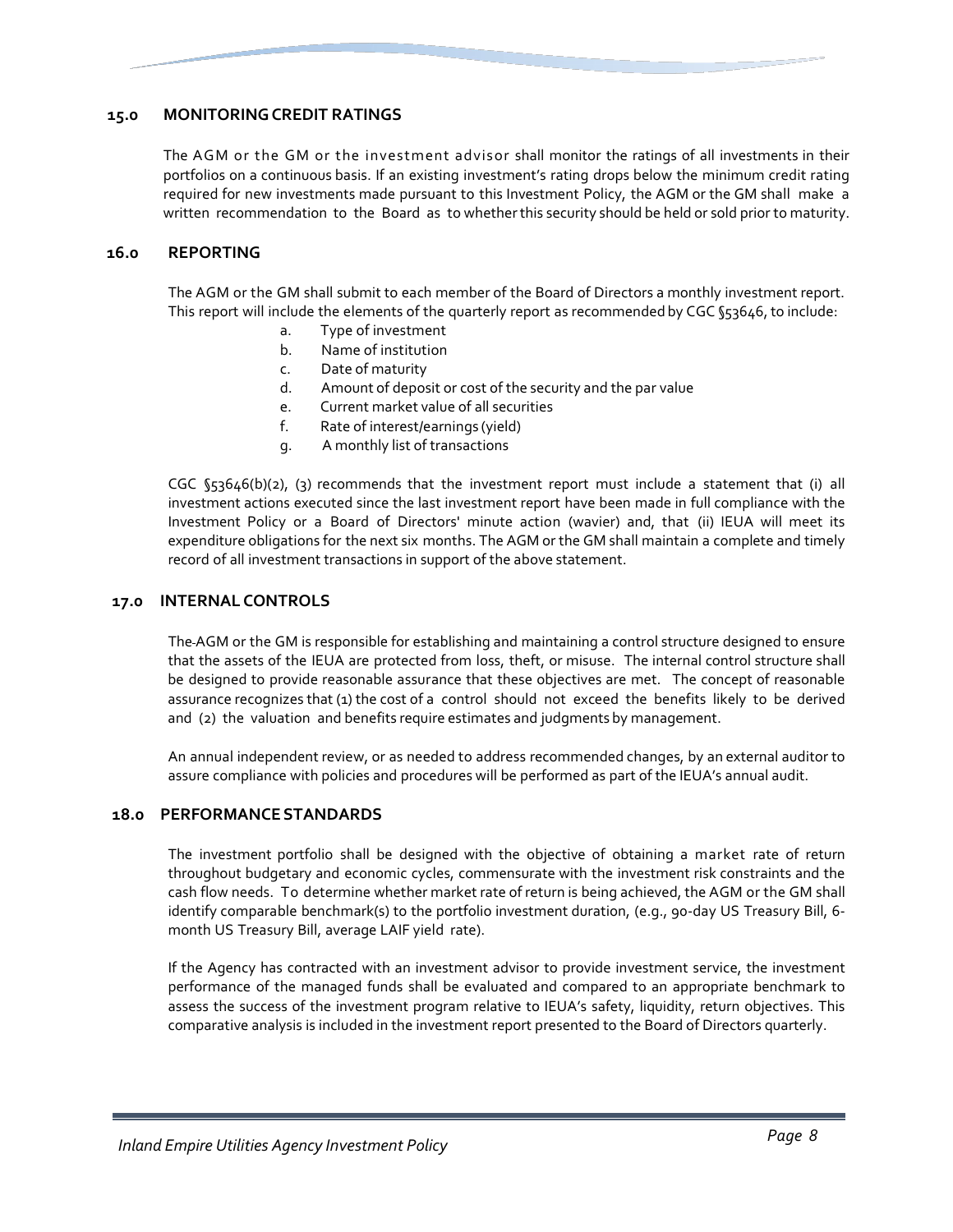## **19.0 POLICY REVIEW**

This Investment Policy shall be reviewed regularly to ensure its consistency with the overall objectives of preservation of principal, liquidity, and return and its relevance to current law and financial and economic trends. The Board shall be responsible for maintaining guidance over this Investment Policy to ensure that IEUA can adapt readily to changing market conditions and approve any modification to the Investment Policy prior to implementation.

## **20.0 STATE LAW**

The legislated authority of the IEUA's investments is covered in Sections 53601, 53607, 53635, 53638, 53646, 53652, and 53653 of the Government Code. It is the policy of the IEUA to comply with the State laws governing its investments.

## **21.0 INVESTMENTPOLICY ADOPTION**

The Investment Policy shall be adopted by resolution of the Board of Directors of IEUA (A Municipal Water District). Moreover, the Policy shall be reviewed whenever there are recommended changes or annually, whichever occurs first, and modifications must be approved by the Board of Directors.

## **ADOPTEDAND APPROVED:**

Name: Camacho, Elie, Hall, Hofer, Tule

Title: Board of Directors

Date: April 20, 2022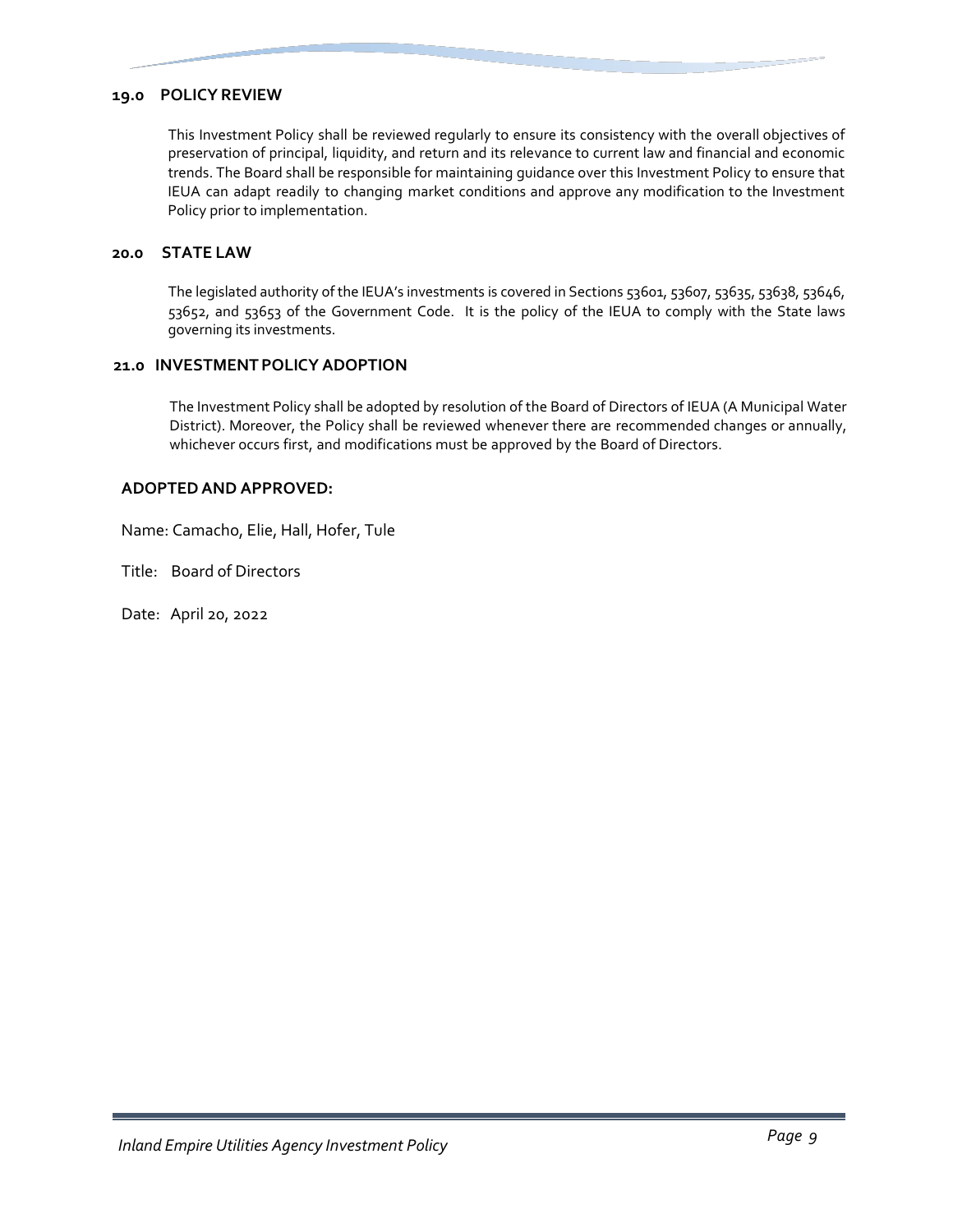# **APPENDIX: GLOSSARY OF CASH MANAGEMENT TERMS**

#### **BOND PROCEEDS:**

The money paid to the issuer by the purchaser or underwriter of a new issue of municipal securities. These moneys are used to finance the project or purpose for which the securities were issued and to pay certain costs of issuance as may be provided in the bond contract.

#### **BROKER:**

A broker acts as an intermediary between a buyer and seller for a commission and does not trade for his/her own risk and account or inventory.

#### **CERTIFICATE OF DEPOSIT (CD):**

A time deposit with a specific maturity evidenced by a certificate.

#### **CERTIFICATE OF DEPOSIT ACCOUNT REGISTRY SYSTEM (CDARS):**

A private CD placement service that allows local agencies to purchase more than \$250,000 in CDs from a single financial institution (must be a participating institution of CDARS) while still maintaining FDIC insurance coverage. CDARS is currently the only entity providing this service. CDARS facilitates the trading of deposits between the California institution and other participating institutions in amounts that are less than \$250,000 each, so that FDIC coverage is maintained.

### **COLLATERAL:**

Securities, evidence of deposit or other property, which a borrower pledges to secure repayment of a loan. Also refers to securities pledged by a bank to secure deposits of public monies.

#### **COMMERCIAL PAPER:**

A short-term, unsecured, promissory note with a fixed maturity of no more than 270 days. By statute, these issues are exempt from registration with the U.S. Securities and Exchange Commission.

#### **CREDIT RISK:**

The risk to an investor that an issuer will default in the payment of interest and/or principal on a security and a loss will result.

#### **CUSTODIAN:**

A bank or other financial institution that keeps custody of stock certificates and other assets.

#### **DEALER:**

A dealer, as opposed to a broker, acts a s a principal in all transaction, buying and selling for his own risk and account or inventory.

#### **DELIVERY OF SECURITIES:**

There are two methods of delivery of securities*; Delivery versus Payment* and *Delivery versus Receip*t. Delivery versus payment is delivery of securities with an exchange of money for the securities. Delivery versus receipt is delivery of securities with an exchange of signed receipt for the securities.

#### **DIVERSIFICATION:**

Dividing investment funds among a variety of securities offering independent returns.

#### **DURATION:**

A measure of the timing of the cash flows to be received from a given-fixed income security. This calculation is based on three variables: term to maturity, coupon rate, and yield to maturity. The duration of a security is a useful indicator of its price volatility for given changes in interest rates.

#### **FEDERAL DEPOSIT INSURANCE CORPORATION (FDIC):** A federal agency that insures bank deposits.

#### **FINANCIAL INDUSTRY REGULATORY AUTHORITY (FINRA):**

The Financial Industry Regulatory Authority (FINRA) is the largest independent regulator for all securities firms doing business in the United States. All told, FINRA oversees over 4,200 brokerage firms, about 162,000 branch offices and approximately 634,000 registered securities representatives.

#### **INTEREST ONLY STRIPS:**

The interest portion of a Treasury note or bond that has been stripped of its principal component through the commercial book-entry system.

#### **INTEREST RATE RISK:**

The risk of gain or loss in market values of securities due to changes in interest-rate levels. For example, rising interest rates will cause the market value of portfolio securities to decline.

#### **INVERSE FLOATER:**

Fixed income instruments whose coupon or interest rate is periodically reset according to a short-term rate index such as LIBOR, or prime rate. Unlike the traditional floating rate instrument, however, the inverse floater's rate is set equal to a fixed rate minus the short-term rate index.

#### **INVESTMENT POLICY:**

A clear and concise statement of the objectives and parameters formulated by an investor or investment manager for a portfolio of investment securities.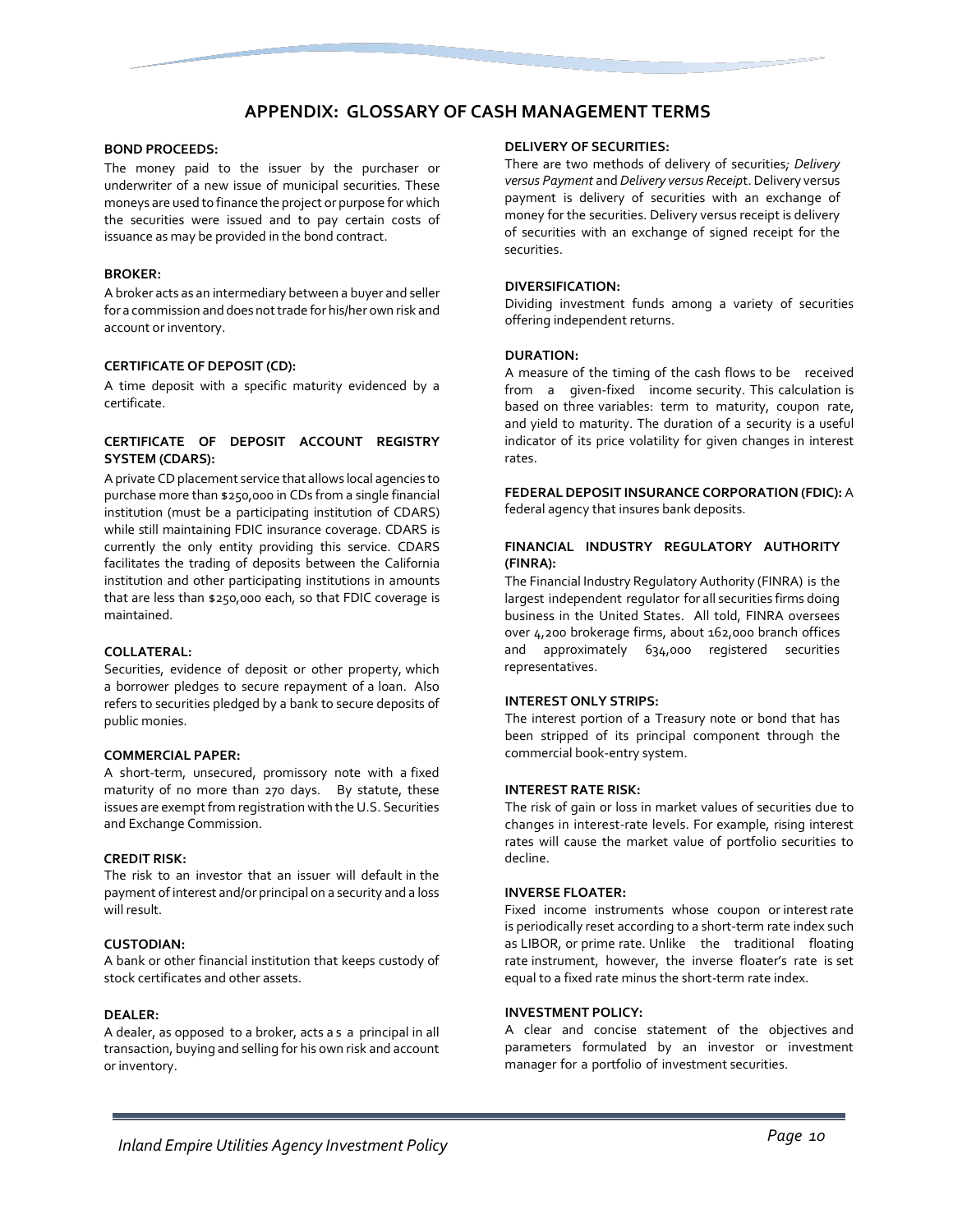#### **INVESTMENT PORTFOLIO:**

A collection of securities held by a bank, individual, institution, or government agency for investment purposes.

#### **LIQUIDITY:**

The measure of an asset's ability to be converted easily and rapidly into cash with minimum risk on principal.

#### **LOCAL AGENCY INVESTMENT FUND (LAIF):**

An investment pool managed by the California State Treasurer. Local government units, with consent of the governing body of that agency, may voluntarily deposit surplus funds for investment. Interest earned is distributed by the State Controller to the participating governmental agencies on a quarterly basis.

#### **MARKET VALUE**:

The price at which a security is currently being sold in the market. See FAIR VALUE.

#### **MASTER REPURCHASE AGREEMENT:**

A written contract covering all future transactions between the parties to repurchase agreements and reverse repurchase agreements that establish each party's rights in the transactions. A master agreement will often specify, among other things, the right of the buyer-lender to liquidate the underlying securities in the event of default by the seller-borrower.

#### **MATURITY:**

The date that the principal or stated value of a debt instrument becomes due and payable.

#### **MEDIUM-TERM NOTES (MTNs):**

Corporate notes, having any or of the features of corporate bonds and ranging in maturity from nine months out to thirty years. The difference between corporate bonds and MTNs is that corporate bonds are underwritten.

#### **NATIONALLY RECOGNIZED STATISTICAL RATING ORGANIZATION (NRSRO):**

A rating organization designated by the SEC as being nationally recognized, such as Moody's Investor Service, Inc.(Moody's), Standard & Poor's (S&P), and Fitch Ratings (Fitch).

#### **NEGOTIABLE CERTIFICATES OF DEPOSIT:**

Time deposits issued by Federal Deposit Insurance Corporation (FDIC) insured banks and are underwritten by the Financial Industry Regulatory Authority (FINRA) registered Broker/Dealers. Also known as "DTC Eligible CDs" or "Brokered Deposits", this type o f deposit is offered to investors by issuing institutions looking to raise liquidity and funding through the wholesale and institutional markets.

#### **PAR VALUE:**

The amount of principal that must be paid at maturity. Also referred to as the face amount of a bond, normally quoted in increments of \$1,000 per bond.

#### **PRIMARY DEALER:**

A group of government securities dealers who submit daily reports of market activity and positions and monthly financial statements to the Federal Reserve Bank of New York and are subject to its informal oversight. Primary dealers include Securities and Exchange Commission (SEC) registered securities broker/dealers, banks and a few unregulated firms.

#### **PRINCIPAL:**

The face or par value of a debt instrument or the amount of capital invested in a security.

#### **PRUDENT INVESTMENT STANDARD:**

The way a prudent person of discretion and intelligence would be expected to manage the investment program in seeking a reasonable income and preservation of capital.

#### **RANGE NOTES:**

Securities that accrue interest during an interest period at a fixed or variable rate if a specified index is within a specified range during a designated period or at a point in time. A Range Note may not bear interest if the specified index is outside the specified range.

#### **RATE OF RETURN:**

- 1) The yield which can be attained on a security based on its purchase price or its current market price.
- 2) Income earned on an investment, expressed as a percentage of the cost of the investment.

#### **REPURCHASE AGREEMENT (RP OR REPO):**

A holder of securities (e.g. investment dealer) sells these securities to an investor (e.g. the Agency) with an agreement to repurchase them at a fixed date. The security "buyer" (e.g. the Agency) in effect lends the "seller" money for the period of the agreement, and the terms of the agreement are structured to compensate the "buyer" for this. Dealers use RP extensively to finance their positions. Exception: When the Fed is said to be doing RP, it is lending money that is increasing bank reserves.

#### **REVERSE REPURCHASE AGREEMENT (REVERSE REPO):**

A counter party (e.g. investment dealer) buys the securities from the holder of securities (e.g. the Agency) with an agreement to sell them back at a fixed date. The counter party in effect lends the seller (e.g. the Agency) money for the period of the agreement with terms of the agreement structured to compensate buyer.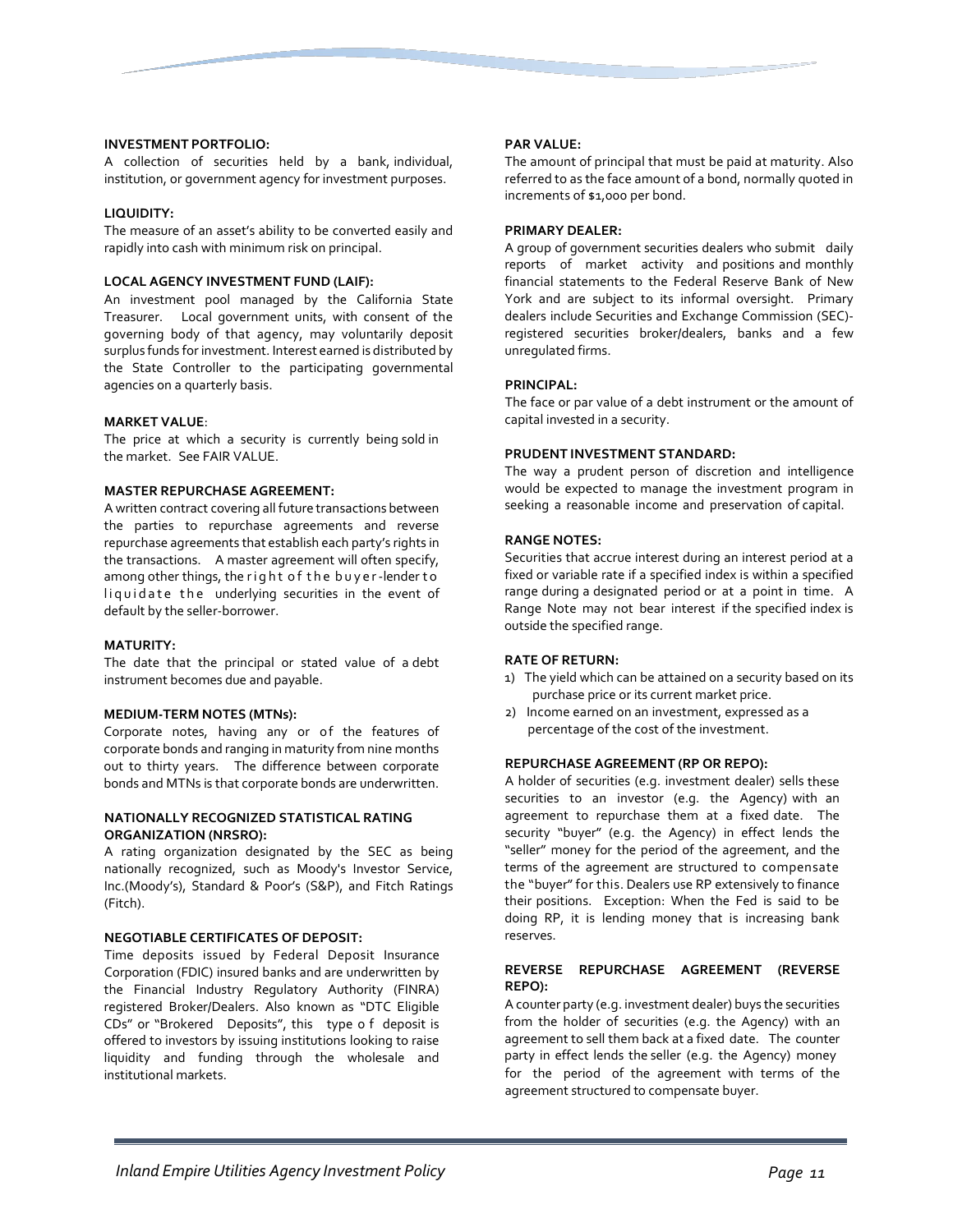#### **SAFEKEEPING:**

A service banks offer to clients for a fee, where physical securities are held in the bank's vault for protection and book-entry securities are on record with the Federal Reserve Bank or Depository Trust Company in the bank's name for the benefit of the client. As agent for the client, the safekeeping bank settles securities transactions, collects coupon payments, and redeems securities at maturity or, if called, on the call date.

#### **SECURITIES:**

Investment instruments such as notes, bonds, stocks, money market instruments and other instruments of indebtedness of equity.

#### **SECURITIES AND EXCHANGE COMMISSION (SEC):**

Agency created by Congress to protect investors in securities transactions by administering securities legislation.

#### **SECONDARY MARKET:**

A market for the repurchase and resale of outstanding issues following the initial distribution.

#### **SUPRANATIONALS:**

International organizations whereby member states transcend national boundaries or interests to share in the decision-making process and vote on issues pertaining to the wider grouping.

#### **TOTAL RETURN:**

Total return, when measuring performance, is the actual rate of return of an investment or a pool of investments over a given evaluation period. Total return includes interest, capital gains, dividends and distributions realized over a given period.

#### **TREASURY SECURITIES:**

Securities issued as direct obligations of the U.S. Government and backed by the full faith and credit of the federal government.

#### **WEIGHTED AVERAGE MATURITY (WAM):**

The average maturity of all the securities that comprise a portfolio, typically expressed in days of years.

#### **YIELD:**

The annual rate of return on an investment expressed as a percentage of the investment. Income yield is obtained by dividing the current dollar income by the current market price for the security.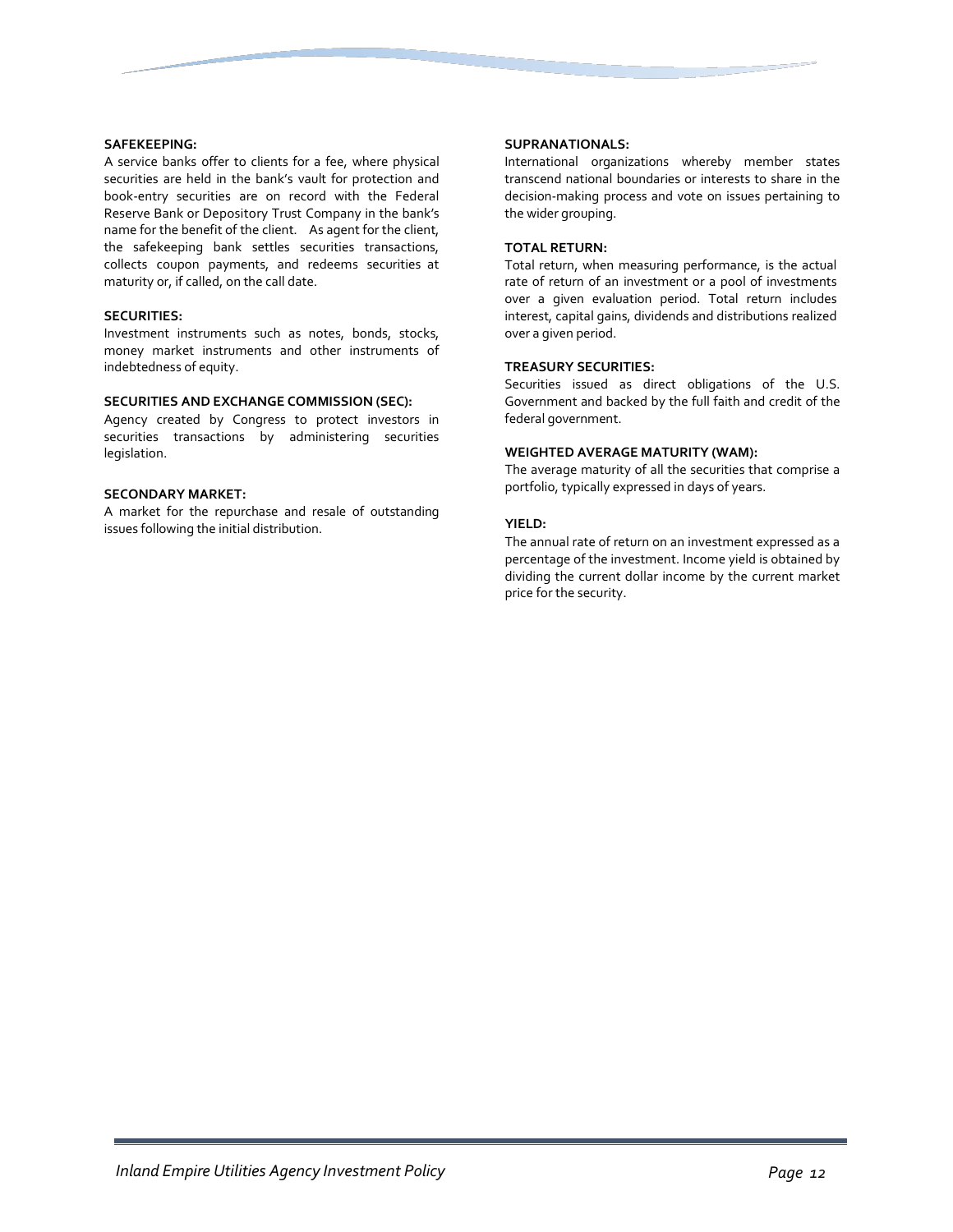Exhibit A

# **INLAND EMPIRE UTILITIES AGENCY OFFICE OF THE ASSISTANT GENERAL MANAGER OR GENERAL MANAGER INVESTMENT ADVISOR**

The following investment advisor is authorized to provide investment services to the IEUA, in accordance with the IEUA's Investment Policy:

- 1. PFM Asset Management LLC Contract Number 4600002440
	- a. Approved 12/20/2017, expiring 1/10/2021.
	- b. Contract Extension Approved 10/27/2020, expiring 1/10/2023